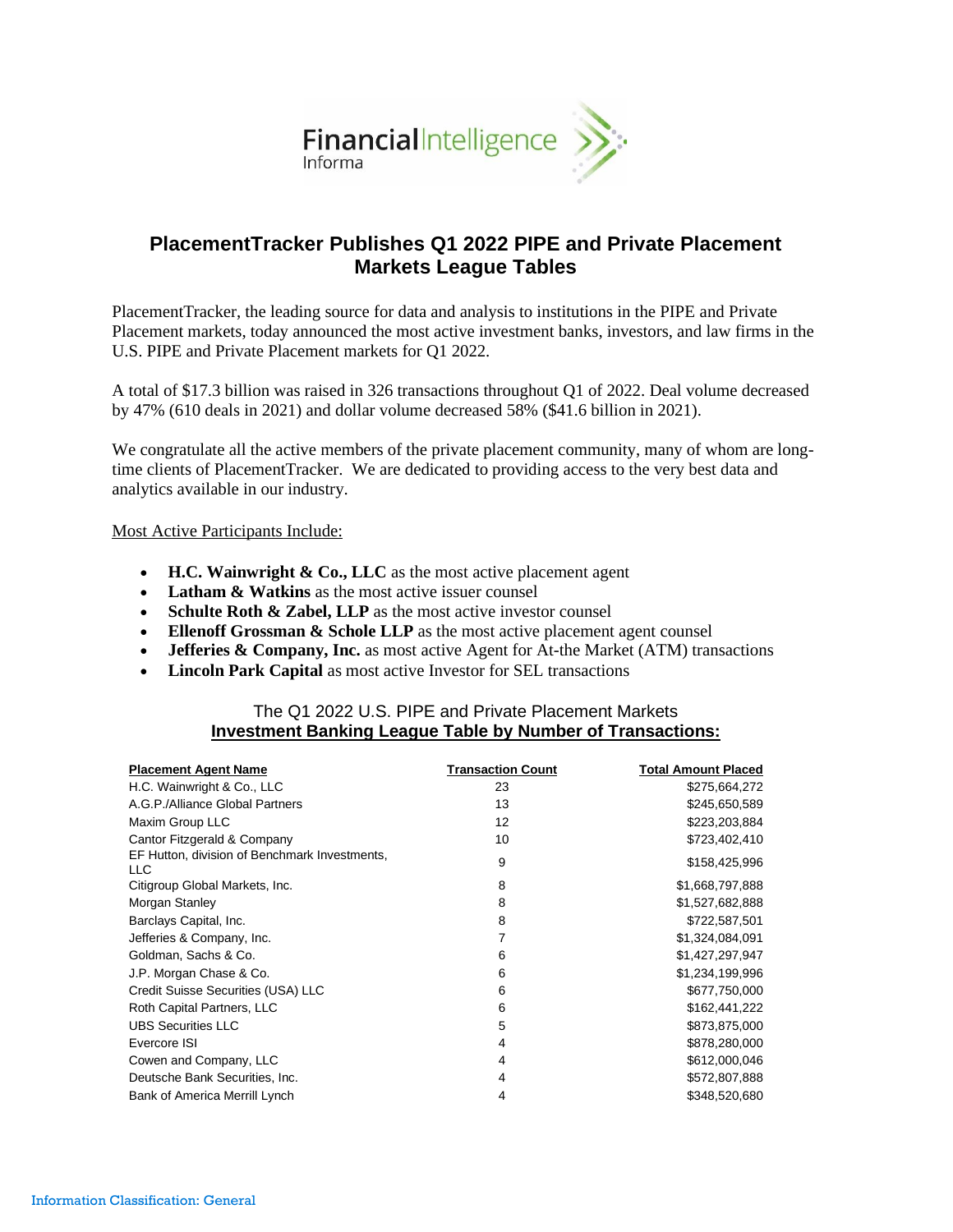| <b>SVB Securities LLC</b>        | 4 | \$224,250,002 |
|----------------------------------|---|---------------|
| Craig-Hallum Capital Group LLC   | Δ | \$212,034,060 |
| Aegis Capital Corporation        | 4 | \$24,201,775  |
| Citigroup Global Markets Limited |   | \$411,930,680 |
| Janney Montgomery Scott, Inc.    | 3 | \$126,092,399 |
| I-Bankers Securities, Inc.       | 3 | \$85.126.214  |
| Northland Securities, Inc.       |   | \$52,300,000  |

*Investment Banking rankings exclude all 144-A Offerings, Equity Lines of Credit, At the Market Transactions, Rights Offerings, Bought Deals, and all PIPE transactions conducted by foreign issuers that trade in the U.S. on the OTC. On transactions where an investment banking firm has acted solely as Financial Advisor, that transaction has been excluded from that firm's ranking. Co-agented transactions award full transaction credit to all agents participating (regardless of status of lead agent or co-agent). Data is for closed and definitive agreement transactions reported as of 04/25/2022.*

# The Q1 2022 U.S. PIPE and Private Placement Markets **Issuer Counsel League Table by Number of Transactions:**

| <b>Legal Counsel</b>                            | <b>Transaction Count</b> | <b>Total Amount Advised</b> |
|-------------------------------------------------|--------------------------|-----------------------------|
| Latham & Watkins, LLP                           | 8                        | \$1,408,331,316             |
| Greenberg Traurig, LLP                          | 7                        | \$1,151,499,993             |
| Hunter Taubman Fisher & Li LLC                  | 7                        | \$59,001,774                |
| Loeb & Loeb, LLP                                | 6                        | \$384,303,565               |
| Goodwin Procter, LLP                            | 6                        | \$356,500,003               |
| Ellenoff Grossman & Schole LLP                  | 6                        | \$229,500,000               |
| Mintz, Levin, Cohn, Ferris, Glovsky & Popeo, PC | 5                        | \$159,799,701               |
| Weil, Gotshal & Manges, LLP                     | 4                        | \$517,297,888               |
| Cooley LLP                                      | 4                        | \$452,999,999               |
| Kirkland & Ellis                                | 4                        | \$445,304,093               |
| White & Case, LLP                               | 4                        | \$411,500,000               |
| <b>Blank Rome LLP</b>                           | 4                        | \$220,049,450               |
| Haynes and Boone, LLP                           | 4                        | \$58,336,832                |
| Schiff Hardin, LLP                              | 4                        | \$53,351,252                |
| Wachtell, Lipton, Rosen & Katz                  | 3                        | \$762,000,000               |
| Orrick, Herrington & Sutcliffe, LLP             | 3                        | \$128,450,001               |
| Wilson Sonsini Goodrich & Rosati                | 3                        | \$126,180,001               |
| Wilmer Cutler Pickering Hale & Dorr, LLP        | 3                        | \$105,000,002               |
| Davis Polk & Wardwell LLP                       | 3                        | \$94,206,994                |
| Dorsey & Whitney, LLP                           | 3                        | \$80,175,000                |
| <b>Troutman Pepper Hamilton Sanders LLP</b>     | 3                        | \$71,500,000                |
| Nelson Mullins Riley & Scarborough, LLP         | 3                        | \$69,100,750                |
| Kaufman & Canoles                               | 3                        | \$55,662,803                |
| King & Spalding                                 | 3                        | \$31,500,000                |
| <b>DLA Piper</b>                                | 3                        | \$26,481,800                |

*Legal counsel rankings exclude all 144-A Offerings, Equity Lines of Credit, At the Market Transactions, Rights Offerings, Bought Deals, and all PIPE transactions conducted by foreign issuers that trade in the U.S. on the OTC. Data is for closed and definitive agreement transactions reported as of 04/25/2022.*

# The Q1 2022 U.S. PIPE and Private Placement Markets **Investor Counsel League Table by Number of Transactions:**

| <b>Legal Counsel</b>                | <b>Transaction Count</b> | <b>Total Amount Advised</b> |
|-------------------------------------|--------------------------|-----------------------------|
| Schulte Roth & Zabel, LLP           | 14                       | \$832,403,030               |
| Kelley Drye & Warren LLP            | ર                        | \$24.981.700                |
| Hansen Black Anderson Ashcraft PLLC |                          | \$15.636.557                |
| Wachtell, Lipton, Rosen & Katz      |                          | \$912,000,000               |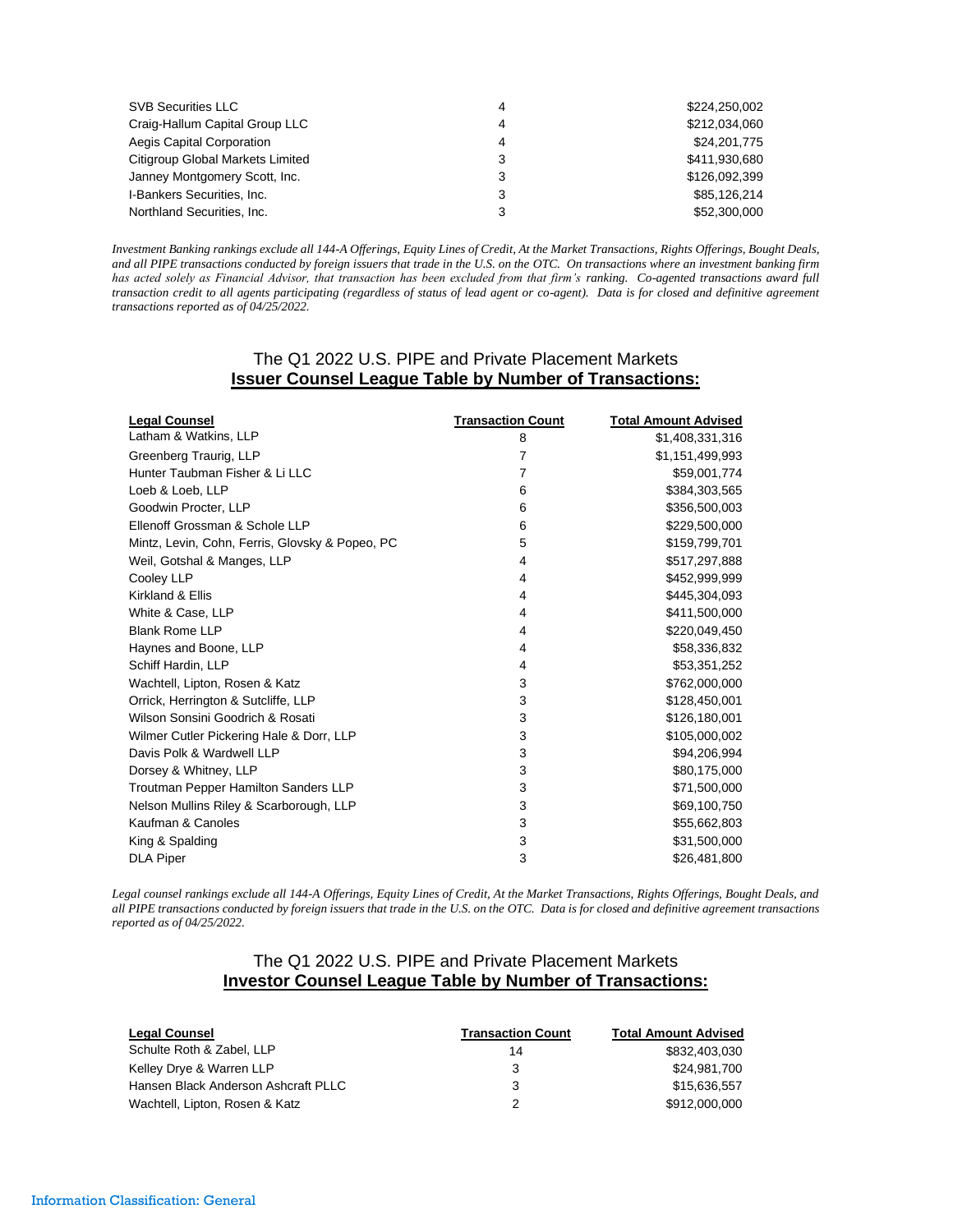| Shearman & Sterling LLP                  | $\overline{2}$ | \$600,000,000 |
|------------------------------------------|----------------|---------------|
| Cooley LLP                               | 2              | \$345,000,000 |
| Sullivan & Cromwell                      | 2              | \$310,000,002 |
| <b>Brown Rudnick LLP</b>                 | 2              | \$71,200,000  |
| Willkie, Farr & Gallagher                | 2              | \$60,000,000  |
| Cleary, Gottlieb, Steen & Hamilton       |                | \$800,000,000 |
| Kirkland & Ellis                         |                | \$800,000,000 |
| Proskauer Rose, LLP                      |                | \$750,000,000 |
| Chapman & Cutler, LLP                    |                | \$475,000,000 |
| Simpson Thacher Bartlett, LLP            |                | \$416,500,000 |
| Ropes & Gray                             |                | \$305,000,000 |
| Advokatfirmaet BAHR AS                   |                | \$275,000,000 |
| Paul, Weiss, Rifkind, Wharton & Garrison |                | \$265,000,000 |
| Milbank LLP                              |                | \$157,500,000 |
| Goodwin Procter, LLP                     |                | \$150,000,000 |
| Fenwick & West, LLP                      |                | \$100,000,000 |
| Stinson LLP                              |                | \$100,000,000 |
| Akin, Gump, Strauss, Hauer & Feld, LLP   |                | \$50,804,090  |
| Davis Polk & Wardwell LLP                |                | \$27,499,996  |
| Duane Morris, LLP                        |                | \$26,500,000  |
| Christopher Olander & Associates LLC     |                | \$21,200,000  |

*Legal counsel rankings exclude all 144-A Offerings, Equity Lines of Credit, At the Market Transactions, Rights Offerings, Bought Deals, and all PIPE transactions conducted by foreign issuers that trade in the U.S. on the OTC. Data is for closed and definitive agreement transactions reported as of 04/25/2022.*

#### The Q1 2022 U.S. PIPE and Private Placement Markets **Placement Agent Counsel League Table by Number of Transactions:**

| <b>Legal Counsel</b>                            | <b>Transaction Count</b> | <b>Total Amount Advised</b> |
|-------------------------------------------------|--------------------------|-----------------------------|
| Ellenoff Grossman & Schole LLP                  | 9                        | \$116,397,340               |
| Latham & Watkins, LLP                           | 7                        | \$677,097,888               |
| Ropes & Gray                                    | 4                        | \$235,875,000               |
| Winston & Strawn                                | 3                        | \$766,500,000               |
| Skadden, Arps, Slate, Meagher & Flom, LLP       | 3                        | \$351,500,000               |
| Goodwin Procter, LLP                            | 3                        | \$111,090,000               |
| Covington & Burling                             | 3                        | \$95,592,401                |
| Mintz, Levin, Cohn, Ferris, Glovsky & Popeo, PC | 3                        | \$26,771,316                |
| McGuireWoods, LLP                               | 3                        | \$22,000,000                |
| <b>Sidley Austin LLP</b>                        | 2                        | \$270,510,000               |
| Cooley LLP                                      | $\overline{2}$           | \$188,280,001               |
| Davis Polk & Wardwell LLP                       | 2                        | \$131,000,000               |
| <b>Ballard Spahr LLP</b>                        | $\overline{2}$           | \$28,500,000                |
| Hunter Taubman Fisher & Li LLC                  | $\overline{2}$           | \$26,130,716                |
| Kelley Drye & Warren LLP                        | $\overline{2}$           | \$20,000,000                |
| Pryor Cashman                                   | $\overline{2}$           | \$19,650,001                |
| Morgan, Lewis & Bockius, LLP                    | $\overline{2}$           | \$10,550,303                |
| Carmel, Milazzo & Feil LLP                      | $\overline{2}$           | \$7,645,000                 |
| CMS Kluge Advokatfirma AS                       | 1                        | \$275,000,000               |
| Kirkland & Ellis                                | 1                        | \$250,000,000               |
| McCarthy Tretrault, LLP                         | 1                        | \$103,280,000               |
| Simpson Thacher Bartlett, LLP                   |                          | \$100,000,000               |
| Mayer Brown LLP                                 |                          | \$68,500,000                |
| Baker Botts, LLP                                |                          | \$40,560,000                |
| Silver, Freedman & Taff, L.L.P.                 |                          | \$40,000,000                |

*Legal counsel rankings exclude all 144-A Offerings, Equity Lines of Credit, At the Market Transactions, Rights Offerings, Bought Deals, and all PIPE transactions conducted by foreign issuers that trade in the U.S. on the OTC. Data is for closed and definitive agreement transactions reported as of 04/25/2022.*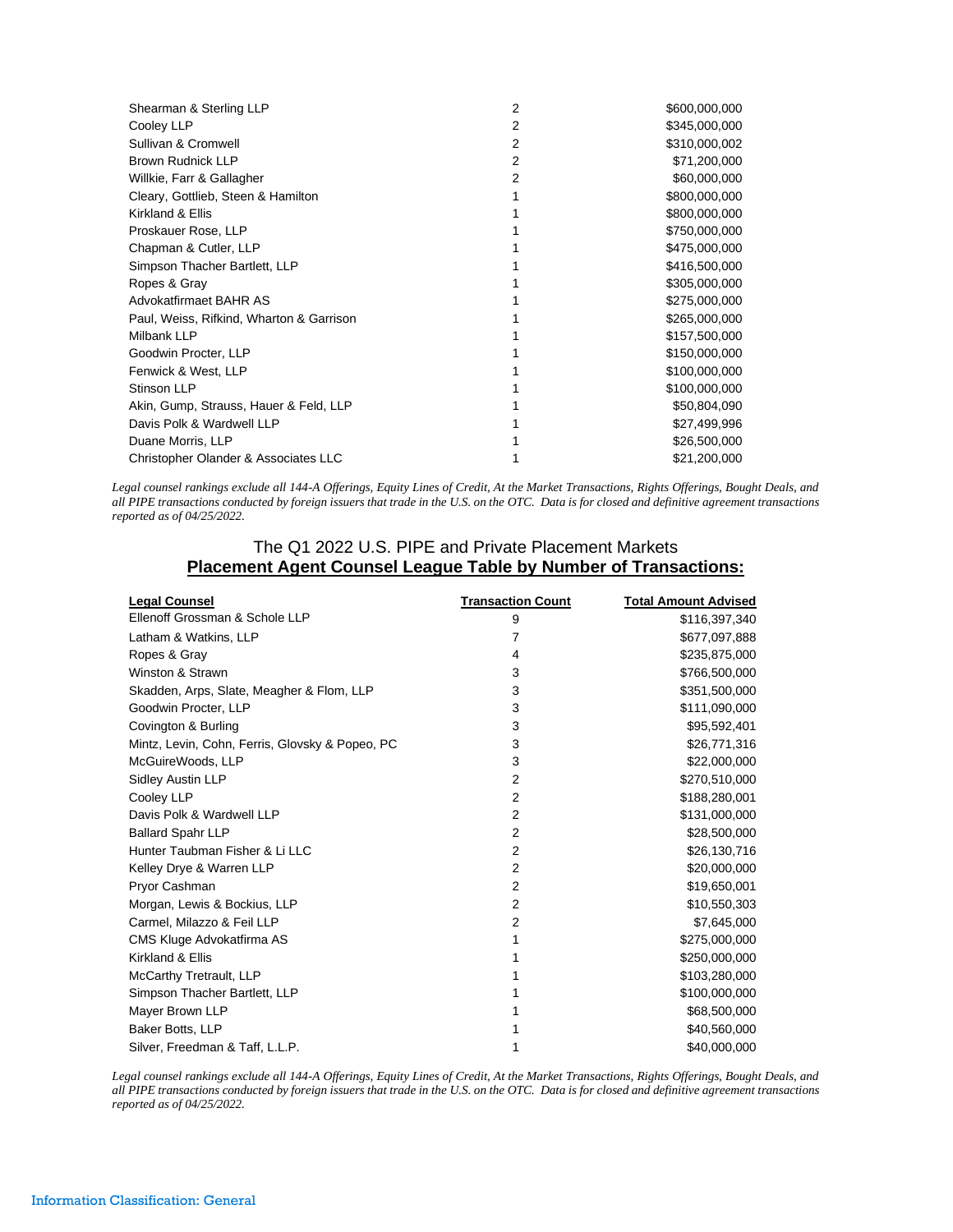# The Q1 2022 U.S. At-the-Market (ATM) Market **Sales Agent by Number of Transactions:**

| <b>Sales Agent</b>                 | <b>Transaction Count</b> | <b>Commitment Amount</b> |
|------------------------------------|--------------------------|--------------------------|
| Jefferies LLC                      | 27                       | \$5,901,209,162          |
| <b>B. Riley Securities</b>         | 20                       | \$3,324,000,000          |
| Wells Fargo Securities, LLC        | 12                       | \$4,725,000,000          |
| Bank of America Merrill Lynch      | 12                       | \$4,565,000,000          |
| <b>JMP Securities LLC</b>          | 12                       | \$1,850,584,133          |
| H.C. Wainwright & Co., LLC         | 12                       | \$1,832,175,000          |
| Goldman, Sachs & Co.               | 11                       | \$4,053,000,000          |
| J.P. Morgan Chase & Co.            | 11                       | \$3,643,000,000          |
| Cowen and Company, LLC             | 11                       | \$1,500,000,000          |
| Truist Securities, Inc.            | 10                       | \$5,065,250,000          |
| <b>BTIG, LLC</b>                   | 9                        | \$3,562,000,000          |
| Cantor Fitzgerald & Company        | 9                        | \$1,293,700,000          |
| RBC Capital Markets, Inc.          | 7                        | \$2,171,650,000          |
| Canaccord Genuity Inc. (US)        | 7                        | \$813,110,675            |
| Roth Capital Partners, LLC         | 7                        | \$775,000,000            |
| <b>Regions Securities LLC</b>      | 6                        | \$3,850,000,000          |
| <b>BMO Capital Markets Corp.</b>   | 6                        | \$1,965,000,000          |
| <b>SVB Securities LLC</b>          | 6                        | \$1,125,000,000          |
| Stifel, Nicolaus & Company, Inc.   | 5                        | \$1,463,000,000          |
| Robert W. Baird & Co.              | 5                        | \$1,437,000,000          |
| Credit Suisse Securities (USA) LLC | 5                        | \$1,340,000,000          |
| KeyBanc Capital Markets            | 5                        | \$1,224,000,000          |
| Citigroup Global Markets, Inc.     | 4                        | \$2,000,000,000          |
| Morgan Stanley                     | 4                        | \$2,000,000,000          |
| Raymond James & Associates Inc.    | 4                        | \$1,616,250,000          |

*Sales Agent rankings includes At the Market. Data is for closed and definitive agreement transactions reported as of 04/25/2022.*

# The Q1 2022 U.S. Structured Equity Line Market **SEL Investor League Table by Number of Transactions:**

| <b>Investor</b>                     | <b>Transaction Count</b> | <b>Commitment Amount</b> |
|-------------------------------------|--------------------------|--------------------------|
| Lincoln Park Capital                | 10                       | \$375,000,000            |
| Cantor, Fitzgerald & Co.            | 5                        | \$565,000,000            |
| Yorkville Advisors, LLC             | 4                        | \$975,000,000            |
| <b>GHS Investments LLC</b>          | 3                        | \$28,000,000             |
| <b>Tumim Stone Capital LLC</b>      | 2                        | \$225,000,000            |
| <b>MAST Capital Management, LLC</b> | 2                        | \$10,000,000             |
| Mastiff Group LLC                   |                          | \$50,000,000             |
| Seven Knots, LLC                    |                          | \$50,000,000             |
| Ionic Ventures, LLC                 |                          | \$40,000,000             |
| <b>Keystone Funds</b>               |                          | \$25,000,000             |
| Dutchess Capital Management, LLC    |                          | \$10,000,000             |
| Alpha Blue Ocean                    |                          | \$2,000,000              |

*SEL Investor rankings includes Structured Equity Lines. Data is for closed and definitive agreement transactions reported as of 04/25/2022.*

#### **About PlacementTracker**

[PlacementTracker](http://www.placementtracker.com/), part of the Business Intelligence Division of Informa PLC, is well recognized as the leading provider of research, data, and analytics covering the PIPE and